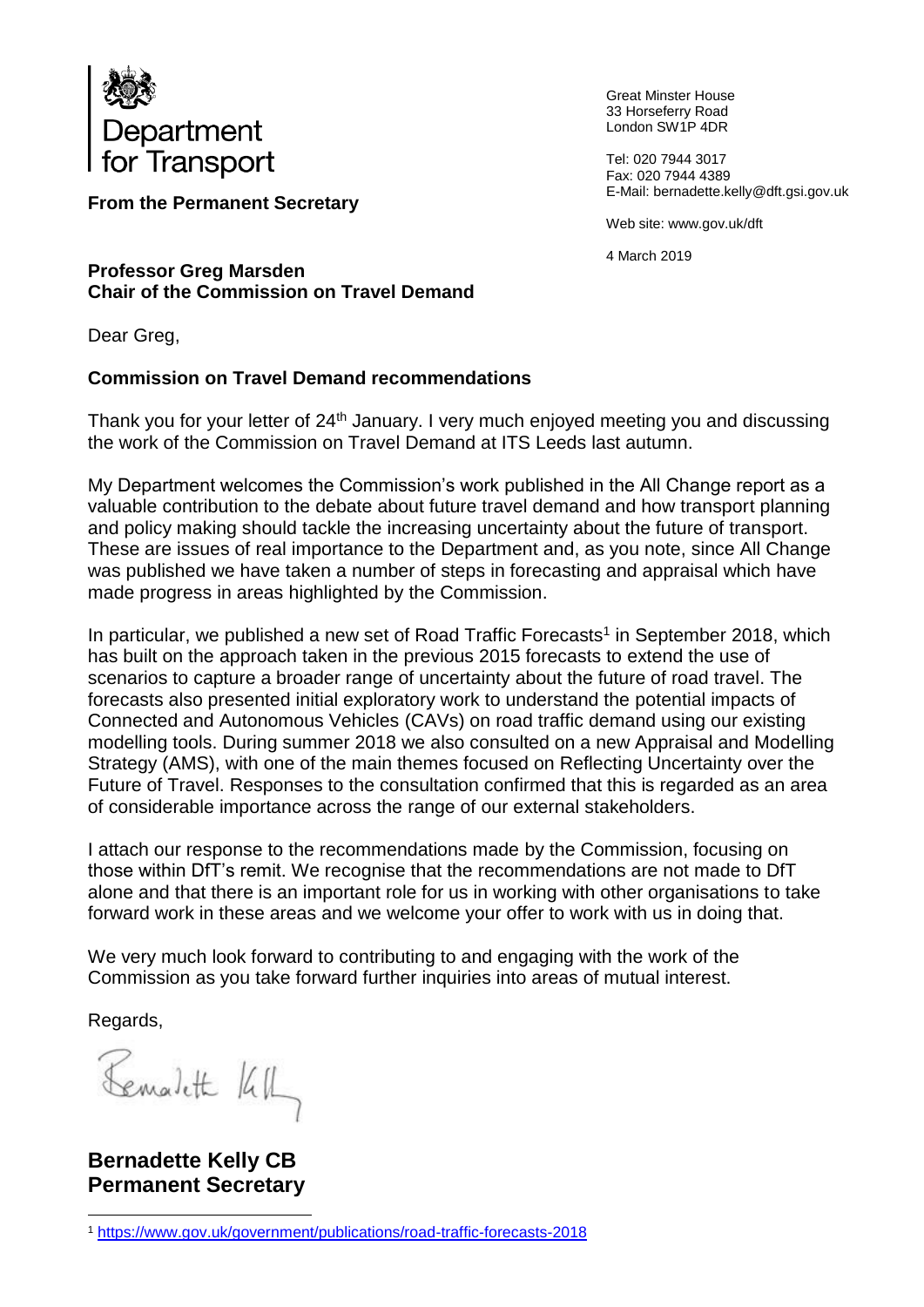### **DfT response to the Commission on Travel Demand recommendations**

The Department welcomes the Commission on Travel Demand's 'All Change' report and its contribution to the wider debate around how we forecast future travel demand and take account of uncertainty in transport policy and planning.

We particularly welcome the report's focus on the existing evidence around drivers of travel demand and its identification of the gaps in our understanding that still exist. Some of these gaps we are already working to fill, for example through current research underway on ageing and transport; while others, such as the importance of better modelling of freight movements, have been identified as longer-term priorities. We have also recently published quantitative analysis of the key drivers of car travel 'Car Travel Econometrics'<sup>2</sup> which presents internal analysis we have done in this area. While we continue to work to fill gaps in the evidence base around travel demand, we would also welcome new evidence and research commissioned externally in this area.

The Department published a new set of Road Traffic Forecasts<sup>3</sup> in September 2018 (RTF18), which has built on the approach taken in the previous 2015 forecasts to extend the use of scenarios to capture a broader range of uncertainty about the future of road travel. RTF18 also set out the results of modelling tests which explore the potential impacts of Connected and Autonomous Vehicles (CAVs) on road traffic demand using our existing modelling tools. This was a first step in understanding the capability of our current models in capturing impacts of future technology and considering which drivers of road traffic may be affected by uptake of CAVs, and the forecasts acknowledged that we will need to update our modelling capability as the evidence base around new technology develops in order to better forecast its impacts.

In summer 2018 we also published a consultation on a new Appraisal and Modelling Strategy (AMS) which included a chapter on Reflecting Uncertainty over the Future of Travel. Responses to the AMS reinforced the importance of developing a better understanding of the drivers of future travel demand and developing tools and methodologies for reflecting uncertainty in appraisal and informing decision making. Our forthcoming response to the consultation and the resulting strategy will set out how we intend to take forward work in this area, focusing on actions we will take in the short and longer term, and areas where we hope to work further with our partners and external stakeholders to fill evidence gaps and develop new tools and methodologies.

We recognise that the Commission's specific recommendations are not aimed at DfT alone and in considering these further we will need to work closely with other organisations which have a role in these areas. As such the responses below provide the DfT perspective on the recommendations and suggest areas where we consider further engagement with our stakeholders will be required. We would be keen to work further with the Commission to engage with those organisations identified to explore the potential for taking these recommendations forward.

#### **Recommendation 2: Travel demand futuring tools should be open source**

We recognise the need to ensure our forecasting methods are transparent and the benefits of making the Department's tools more transparent were also highlighted by respondents to the Appraisal and Modelling Strategy consultation. In particular, it was felt

<sup>1</sup> <sup>2</sup>[https://assets.publishing.service.gov.uk/government/uploads/system/uploads/attachment\\_data/file/751449/c](https://assets.publishing.service.gov.uk/government/uploads/system/uploads/attachment_data/file/751449/car-travel-econometrics.pdf) [ar-travel-econometrics.pdf](https://assets.publishing.service.gov.uk/government/uploads/system/uploads/attachment_data/file/751449/car-travel-econometrics.pdf)

<sup>3</sup> <https://www.gov.uk/government/publications/road-traffic-forecasts-2018>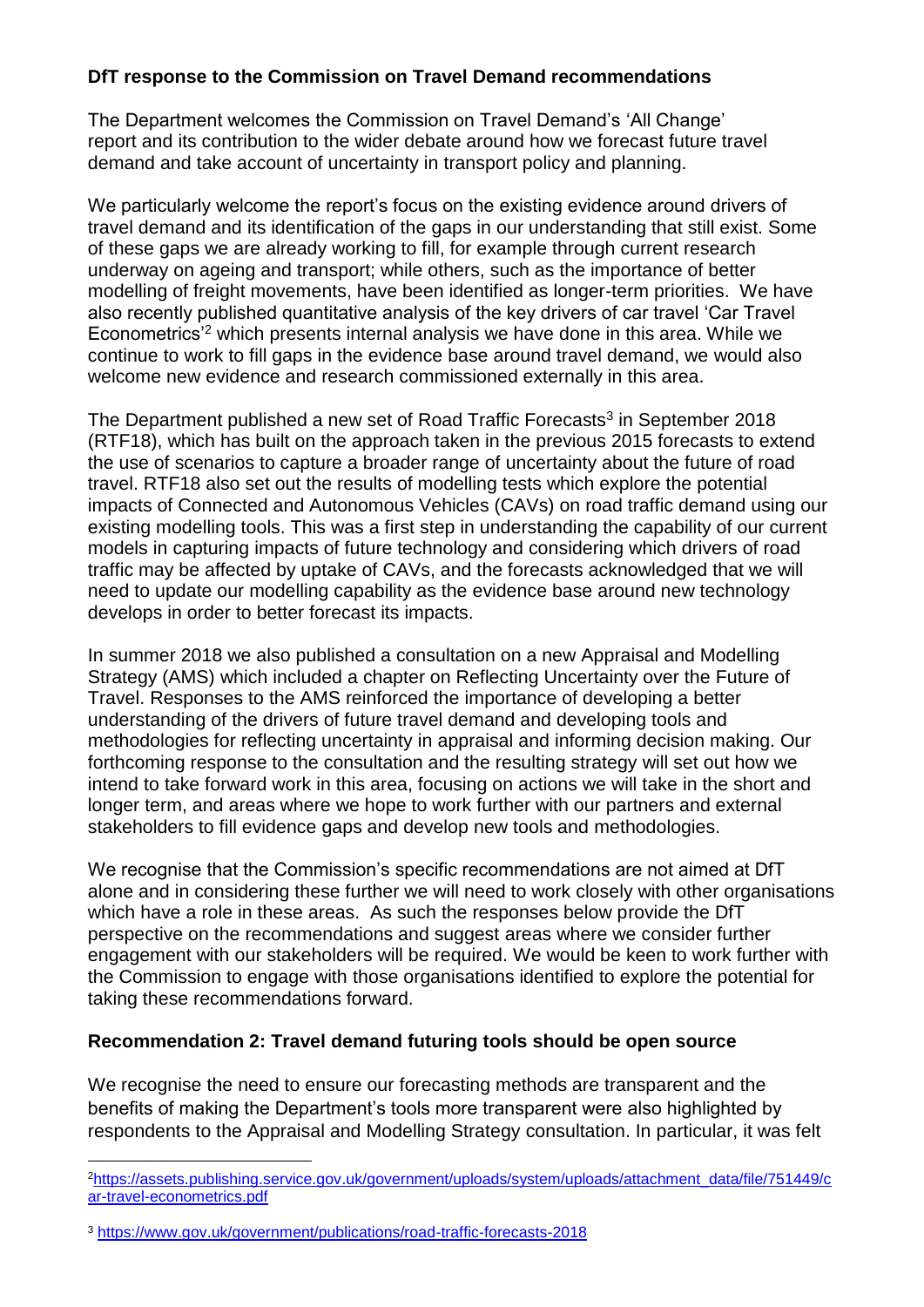that opening up the data in our national models would help authorities better understand the assumptions underpinning them and support more detailed scenario analysis. As part of our strategy, we will consider the options for improving access, including the possibility of making models open source, and the associated potential benefits and issues.

In 2017 we took delivery of a recalibrated version of the National Transport Model and we are currently undertaking a work stream with the intention of making this model much more transparent to our stakeholders. The emphasis of this work is to test the model through techniques such as stress-testing and back-casting, in order to fully understand the strengths and weaknesses of the model. This is intended to make the articulation of model uncertainty more refined, and to allow transparency as to the analytical assurance of different types of analysis required of the model. We have also commissioned a peer review of the model, which we shall publish, in order to better describe how the model operates and provide assurance as to its quality.

We are also in the process of developing the next version of the National Transport Model (NTMv5). The new model is being developed on an industry standard platform which should help facilitate greater understanding of the model itself.

In the meantime, the recent Road Traffic Forecasts provided an evaluation of previous forecasts as well as clearly setting out the assumptions underpinning the new set of scenarios. We will continue assessing how the tools and assumptions we use can be made more transparent, including the potential to develop open source futuring tools in future.

### **Recommendation 3: There should be greater devolved input to demand futures**

We recognise that local areas want to reflect local conditions and uncertainties in the analysis which supports scheme appraisal and TAG Unit M4 currently enables schemes to undertake local scenario analysis in their appraisal work. The Department's forecasts of trip ends produced using the National Trip End Model (NTEM), and accessed through the TEMPRO software, are anchored by projections for key inputs produced by national bodies, and are used to ensure scheme appraisal is undertaken on a consistent basis.

We will continue to work with our external partners to understand the key uncertainties that they wish to test, and where relevant, to drive greater consistency in the assumptions underpinning scenarios used in scheme appraisal across the country. We will also consider how we might draw data better from local authorities to feed into updates to the assumptions in the model.

### **Recommendation 4: A longer term ex-post evaluation database should be established**

As the Commisssion's report acknowledges, we have developed a Monitoring and Evaluation Programme to increase the quantity and quality of ex-post evaluation evidence for our activities. The latest annual update of this covers 28 priority programmes and projects. While the first five years post-opening is the main focus of this work, as this is when the main impacts of schemes tend to be observed, the option of looking at longerterm impacts will be considered where it is clear that there is more to be learned.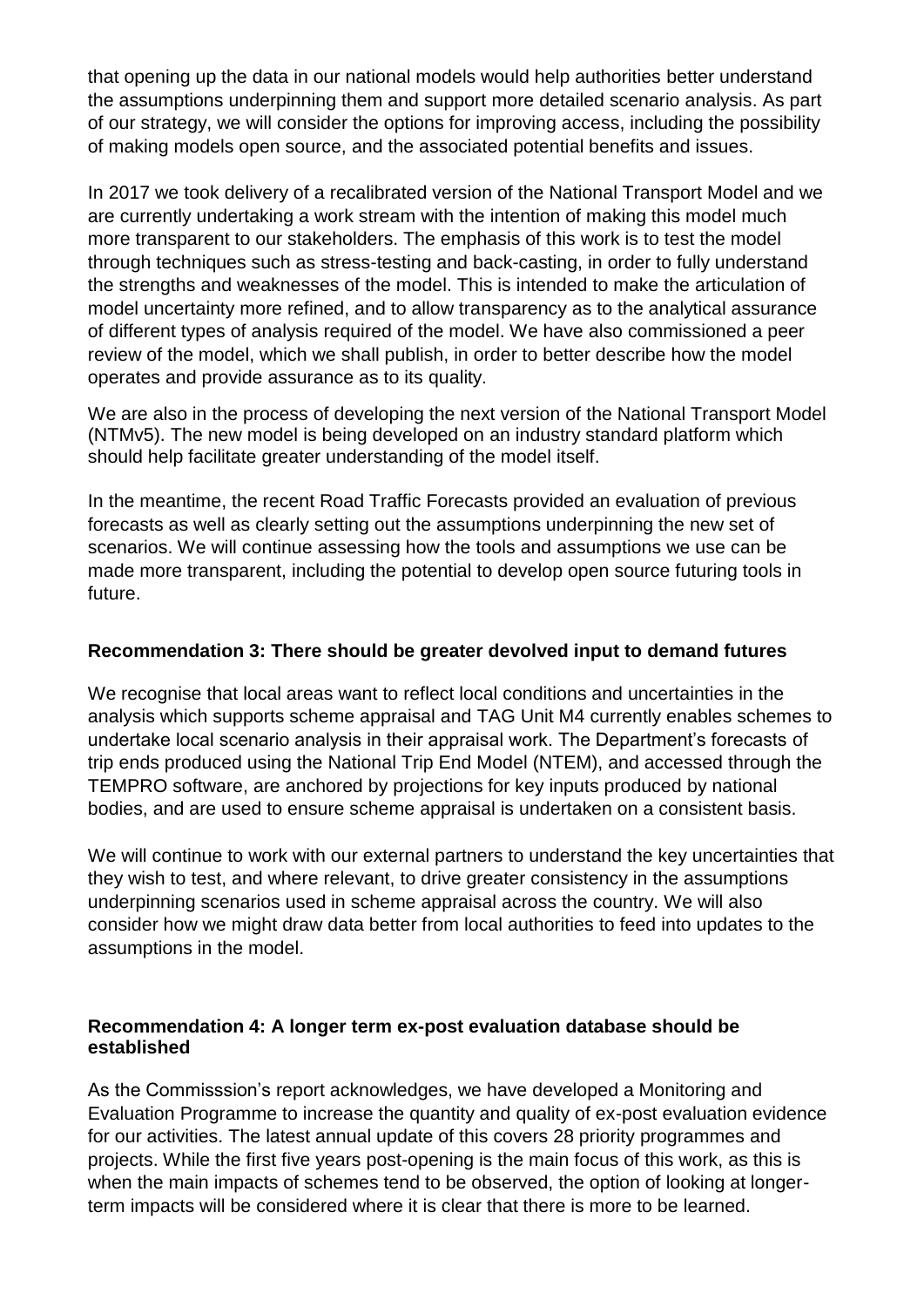Our evaluation work will also help us to learn early lessons to support adaptive policy making, especially where new technologies and mobility services are involved. We are also working to build stronger links between appraisal and evaluation so that appraisal learns from and builds towards better evaluation evidence.

## **Recommendation 5: There should be a shift to adaptive decision-making approaches**

We are working towards embedding the use of different futures tools, including scenarios, during the different stages of scheme development, and more rigorously testing and reporting the impact of uncertainty on scheme appraisal. As part of that wider work during 2018-19 we are piloting the use of a common set of scenarios which can be used to test the robustness of strategic transport schemes.

Responses to the consultation on the Appraisal and Modelling Strategy also highlighted alternative approaches to decision making under future uncertainty. This is an area which we will consider over the longer term. We are keen to learn from local experiences of more adaptive decision-making processes to understand how these can be applied in practice.

Our work to consider future uncertainty in modelling and appraisal work is closely aligned with our central programme of futures work within the Department, which aims to ensure uncertainty is rigorously assessed at all stages in the life-cycle of policy and delivery across DfT. It will enable DfT to be in a position to take advantage of the opportunities and benefits offered by new and emerging technologies and business models, whilst understanding the risks and how to avoid them.

## **Recommendation 6: Assessment tools and methods need to be simplified**

Following the publication of Road Traffic Forecasts 2018 we will also consider what tools are most appropriate for better understanding uncertainty and exploring 'what if' scenarios, both for strategic forecasting purposes, but also in the appraisal of transport schemes. We believe this is particularly relevant at the early stages of the decision-making process and when options are being developed. We are keen to learn lessons from the work of others in this area and to consider what guidance may be required to ensure simpler tools and models are sufficiently robust to inform decision making at those early stages.

### **Recommendation 7: The Carbon Budget implications of different futures should be published**

The Government set out its plans to meet the first five carbon budgets in the Clean Growth Strategy. This showed how improvements in vehicle technology and the uptake of ultralow emission vehicles could reduce emissions from the transport sector despite growth in demand.

While the Department's published Road Traffic Forecasts present the emissions impacts associated with different demand futures under specific assumptions about fleet composition, they are not directly used to consider carbon budget implications of policies which are analysed in the context of emission reductions across the whole economy. We recognise the importance of understanding the implications of different demand forecasts